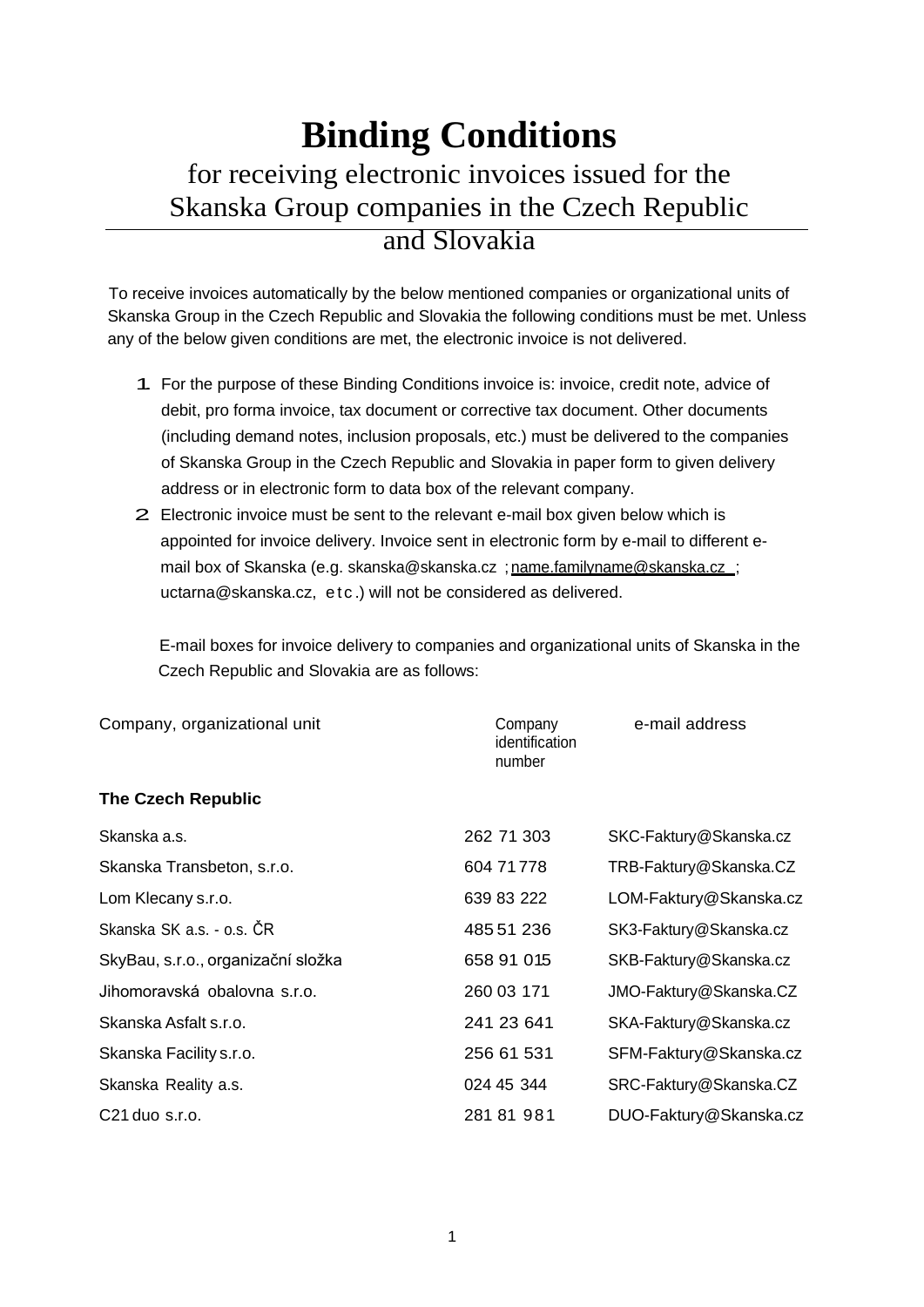| <b>The Slovak Republic</b><br>Skanska SK a.s. | 31 611 788  | SKS-Faktury@Skanska.SK |
|-----------------------------------------------|-------------|------------------------|
| Skanska a.s., organizačná zložka SK           | 36 061 603  | SK2-Faktury@Skanska.SK |
| SkyBau, s.r.o.                                | 31 570 011  | SKY-Faktury@Skanska.SK |
| Skanska Reality SK a.s.                       | 47 181 869  | SRS-Faktury@Skanska.SK |
|                                               |             |                        |
| <b>Sweden</b>                                 |             |                        |
| Skanska SK a.s. Filial Slovakia               | 516404-3167 | SK4-Faktury@Skanska.SK |
| <b>Finland</b>                                |             |                        |
| Skanska SK a.s. sivuliike Suomessa            | 1986384-2   | SK4-Faktury@Skanska.SK |
|                                               |             |                        |
| <b>Slovenia</b>                               |             |                        |
| Skanska SK a.s. podružnica Ljubljana          | 1554034000  | SK4-Faktury@Skanska.SK |

- 3. Only one invoice can be sent in one e-mail.
- 4. Invoice must be in the PDF format; however, electronic signature does not have to be attached.
- 5. PDF invoices must not be compressed.
- 6. The PDF file containing invoice must include one of the following words in its name: **"faktura", "invoice", "fa", "fv", "facture","dobropis","vrubopis","zaloha","danovydoklad" or "dd"**
- 7. Each invoice can have from 0 up to 9 attachments in the following format: \*.bmp, \*.doc, \*.dat, \*.rtf, \*.docx, \*.dwg, \*.gif, \*.html, \*.htm, \*.jpg, \*.jpeg, \*.mpp, \*.msg, \*.pdf, \*.tif, \*.tiff, \*.txt, \*.xls, \*.xlt, \*.xlsx, \*.xml, \*.zip, \*isdoc, \*zfo. **Attachments in the PDF format cannot contain invoice identifying chains in their names as defined in 6 above**. In this case the system is unable to recognize invoice from its attachments and such e-mail is returned as rejected.
- 8. E-mail containing invoice and attachments cannot exceed 15 MB.
- 9. E-mail address which is used to send invoices to the above mentioned e-mail boxes for electronic invoice delivery must enable e-mail delivery.
- 10. If the sender´s email domain is set up by the Sender Policy Framework (SPF), email must be sent in accordance with this setting.
- 11. If the invoice:
	- does not contain formalities required by the law or agreed,
	- has not been accepted within the approval process of Skanska Group in the Czech Republic and Slovakia,

it will be electronically returned to the sender's e-mail address with the reasons for returning. Breach of this obligation does not substantiate any rights to the sender.

12. If there is SPAM sent to one of the e-mail addresses used for delivering invoices, the sender's e-mail address will be blocked in the system of Skanska.